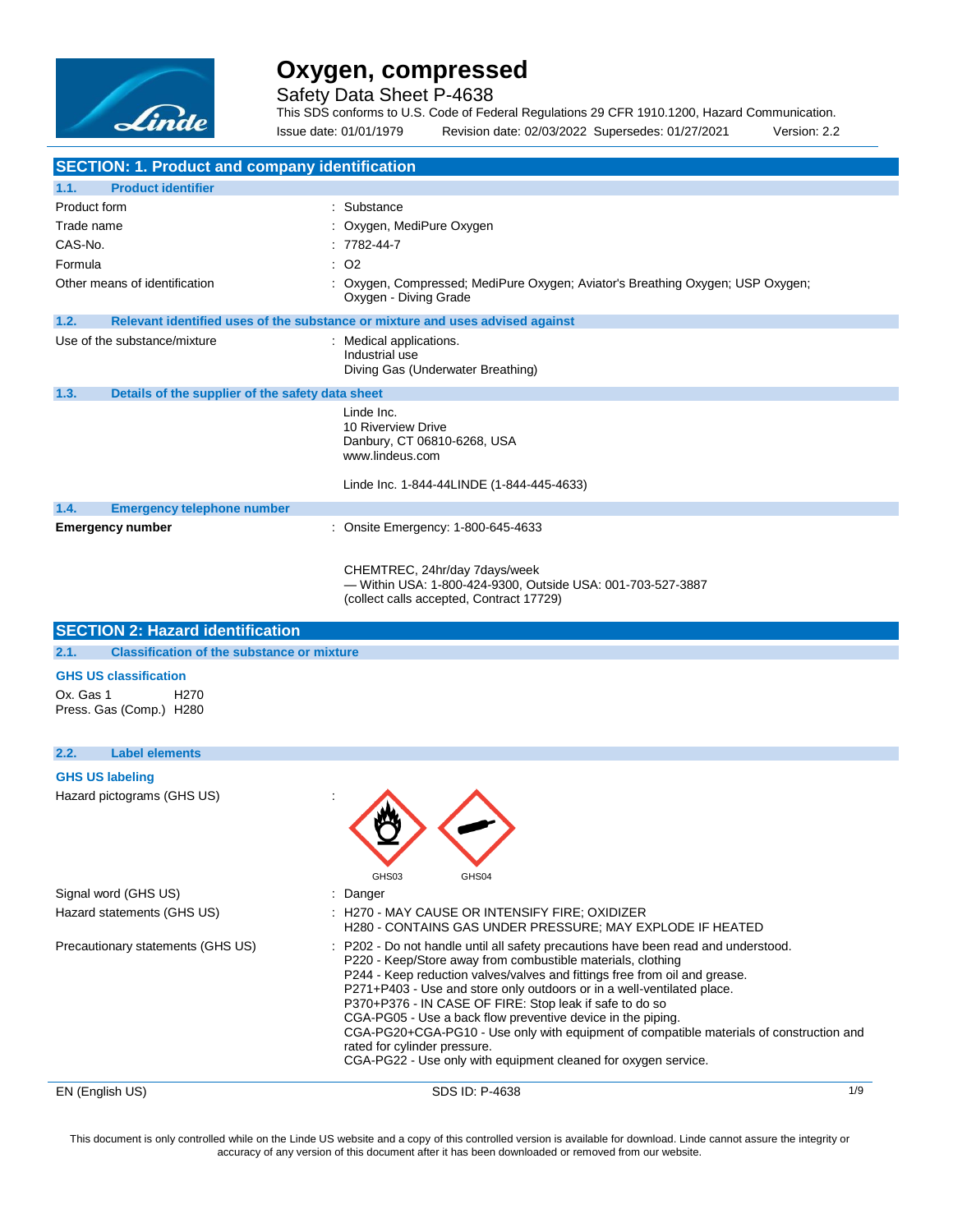

**2.3. Other hazards**

# **Oxygen, compressed**

Safety Data Sheet P-4638

This SDS conforms to U.S. Code of Federal Regulations 29 CFR 1910.1200, Hazard Communication.

| Issue date: 01/01/1979 | Revision date: 02/03/2022 Supersedes: 01/27/2021                                                                                                                                                                                                                              | Version: 2.2 |
|------------------------|-------------------------------------------------------------------------------------------------------------------------------------------------------------------------------------------------------------------------------------------------------------------------------|--------------|
|                        | CGA-PG12 - Do not open valve until connected to equipment prepared for use.<br>CGA-PG21 - Open valve slowly.<br>CGA-PG06 - Close valve after each use and when empty.<br>CGA-PG02 - Protect from sunlight when ambient temperature exceeds $52^{\circ}$ C (125 $^{\circ}$ F). |              |

| Other hazards which do not result in<br>classification | : Breathing 80 percent or more oxygen at atmospheric pressure for more than a few hours may<br>cause nasal stuffiness, cough, sore throat, chest pain, and breathing difficulty. Breathing<br>oxygen at higher pressure increases the likelihood of adverse effects within a shorter time<br>period. Breathing pure oxygen under pressure may cause lung damage and central nervous<br>system (CNS) effects, resulting in dizziness, poor coordination, tingling sensation, visual and<br>hearing disturbances, muscular twitching, unconsciousness, and convulsions. Breathing<br>oxygen under pressure may cause prolongation of adaptation to darkness and reduced<br>peripheral vision. |
|--------------------------------------------------------|---------------------------------------------------------------------------------------------------------------------------------------------------------------------------------------------------------------------------------------------------------------------------------------------------------------------------------------------------------------------------------------------------------------------------------------------------------------------------------------------------------------------------------------------------------------------------------------------------------------------------------------------------------------------------------------------|
|                                                        |                                                                                                                                                                                                                                                                                                                                                                                                                                                                                                                                                                                                                                                                                             |

**2.4. Unknown acute toxicity (GHS US)**

No data available

| <b>SECTION 3: Composition/Information on ingredients</b> |                   |                           |               |
|----------------------------------------------------------|-------------------|---------------------------|---------------|
| 3.1.                                                     | <b>Substances</b> |                           |               |
| Name                                                     |                   | : Oxygen, compressed      |               |
| CAS-No.                                                  |                   | $: 7782 - 44 - 7$         |               |
| <b>Name</b>                                              |                   | <b>Product identifier</b> | $\frac{9}{6}$ |
| Oxygen                                                   |                   | (CAS-No.) 7782-44-7       | $99.5 - 100$  |
| 3.2.                                                     | <b>Mixtures</b>   |                           |               |

### Not applicable

|                                      | <b>SECTION 4: First aid measures</b>                                       |                                                                                                                                                                                                                                                                                                                                                                                                                                                                                                             |
|--------------------------------------|----------------------------------------------------------------------------|-------------------------------------------------------------------------------------------------------------------------------------------------------------------------------------------------------------------------------------------------------------------------------------------------------------------------------------------------------------------------------------------------------------------------------------------------------------------------------------------------------------|
| 4.1.                                 | <b>Description of first aid measures</b>                                   |                                                                                                                                                                                                                                                                                                                                                                                                                                                                                                             |
|                                      | First-aid measures after inhalation                                        | : Move to fresh air. Get medical advice/attention.                                                                                                                                                                                                                                                                                                                                                                                                                                                          |
|                                      | First-aid measures after skin contact                                      | : Adverse effects not expected from this product.                                                                                                                                                                                                                                                                                                                                                                                                                                                           |
| First-aid measures after eye contact |                                                                            | : Adverse effects not expected from this product. In case of eye irritation: Rinse immediately with<br>plenty of water. Consult an ophthalmologist if irritation persists.                                                                                                                                                                                                                                                                                                                                  |
|                                      | First-aid measures after ingestion                                         | : Ingestion is not considered a potential route of exposure.                                                                                                                                                                                                                                                                                                                                                                                                                                                |
| 4.2.                                 | Most important symptoms and effects, both acute and delayed                |                                                                                                                                                                                                                                                                                                                                                                                                                                                                                                             |
|                                      |                                                                            | No additional information available                                                                                                                                                                                                                                                                                                                                                                                                                                                                         |
| 4.3.                                 | Indication of any immediate medical attention and special treatment needed |                                                                                                                                                                                                                                                                                                                                                                                                                                                                                                             |
| None.                                |                                                                            |                                                                                                                                                                                                                                                                                                                                                                                                                                                                                                             |
|                                      | <b>SECTION 5: Firefighting measures</b>                                    |                                                                                                                                                                                                                                                                                                                                                                                                                                                                                                             |
| 5.1.                                 | <b>Extinguishing media</b>                                                 |                                                                                                                                                                                                                                                                                                                                                                                                                                                                                                             |
|                                      | Suitable extinguishing media                                               | : Vigorously accelerates combustion. Use media appropriate for surrounding fire. Water (e.g.<br>safety shower) is the preferred extinguishing media for clothing fires.                                                                                                                                                                                                                                                                                                                                     |
| 5.2.                                 | Special hazards arising from the substance or mixture                      |                                                                                                                                                                                                                                                                                                                                                                                                                                                                                                             |
| Fire hazard                          |                                                                            | : Oxidizing agent; vigorously accelerates combustion. Contact with flammable materials may<br>cause fire or explosion.                                                                                                                                                                                                                                                                                                                                                                                      |
| 5.3.                                 | <b>Advice for firefighters</b>                                             |                                                                                                                                                                                                                                                                                                                                                                                                                                                                                                             |
|                                      | Firefighting instructions                                                  | : High-pressure, oxidizing gas.                                                                                                                                                                                                                                                                                                                                                                                                                                                                             |
|                                      |                                                                            | Evacuate all personnel from the danger area. Use self-contained breathing apparatus (SCBA)<br>and protective clothing. Immediately cool containers with water from maximum distance. Stop<br>flow of gas if safe to do so, while continuing cooling water spray. Remove ignition sources if<br>safe to do so. Remove containers from area of fire if safe to do so. On-site fire brigades must<br>comply with OSHA 29 CFR 1910.156 and applicable standards under 29 CFR 1910 Subpart<br>L-Fire Protection. |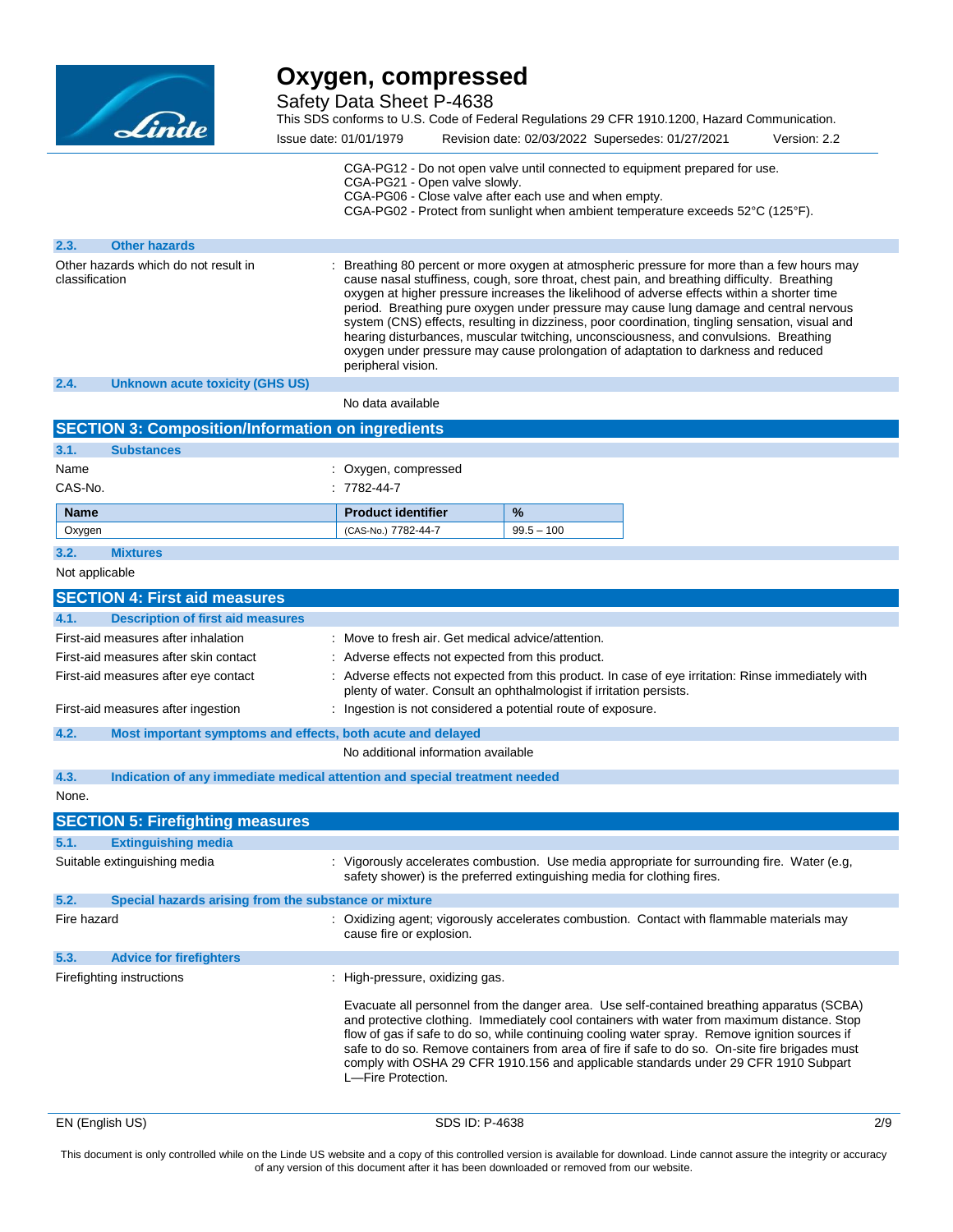

Safety Data Sheet P-4638

This SDS conforms to U.S. Code of Federal Regulations 29 CFR 1910.1200, Hazard Communication. Issue date: 01/01/1979 Revision date: 02/03/2022 Supersedes: 01/27/2021 Version: 2.2

|                         | Special protective equipment for fire fighters       | : Standard protective clothing and equipment (Self Contained Breathing Apparatus) for fire<br>fighters.                                                                                                                                                                                                                                                                                                                                                                                                                                                                                                                                                                                                                                                                                                                                                                                                                                                                                                                                                                                                                                 |
|-------------------------|------------------------------------------------------|-----------------------------------------------------------------------------------------------------------------------------------------------------------------------------------------------------------------------------------------------------------------------------------------------------------------------------------------------------------------------------------------------------------------------------------------------------------------------------------------------------------------------------------------------------------------------------------------------------------------------------------------------------------------------------------------------------------------------------------------------------------------------------------------------------------------------------------------------------------------------------------------------------------------------------------------------------------------------------------------------------------------------------------------------------------------------------------------------------------------------------------------|
| Specific methods        |                                                      | : Use fire control measures appropriate for the surrounding fire. Exposure to fire and heat<br>radiation may cause gas containers to rupture. Cool endangered containers with water spray jet<br>from a protected position. Prevent water used in emergency cases from entering sewers and<br>drainage systems.                                                                                                                                                                                                                                                                                                                                                                                                                                                                                                                                                                                                                                                                                                                                                                                                                         |
|                         |                                                      | Stop flow of product if safe to do so.                                                                                                                                                                                                                                                                                                                                                                                                                                                                                                                                                                                                                                                                                                                                                                                                                                                                                                                                                                                                                                                                                                  |
|                         |                                                      | Use water spray or fog to knock down fire fumes if possible.                                                                                                                                                                                                                                                                                                                                                                                                                                                                                                                                                                                                                                                                                                                                                                                                                                                                                                                                                                                                                                                                            |
| Other information       |                                                      | Heat of fire can build pressure in container and cause it to rupture. Containers are equipped<br>with a pressure relief device. (Exceptions may exist where authorized by DOT.) No part of the<br>container should be subjected to a temperature higher than 125°F (52°C). Smoking, flames,<br>and electric sparks in the presence of enriched oxygen atmospheres are potential explosion<br>hazards.                                                                                                                                                                                                                                                                                                                                                                                                                                                                                                                                                                                                                                                                                                                                   |
|                         | <b>SECTION 6: Accidental release measures</b>        |                                                                                                                                                                                                                                                                                                                                                                                                                                                                                                                                                                                                                                                                                                                                                                                                                                                                                                                                                                                                                                                                                                                                         |
| 6.1.                    |                                                      | Personal precautions, protective equipment and emergency procedures                                                                                                                                                                                                                                                                                                                                                                                                                                                                                                                                                                                                                                                                                                                                                                                                                                                                                                                                                                                                                                                                     |
|                         | General measures                                     | Prevent from entering sewers, basements and workpits, or any place where its accumulation<br>can be dangerous. Ensure adequate air ventilation. Eliminate ignition sources. Evacuate area.<br>Try to stop release. Monitor concentration of released product. Wear self-contained breathing<br>apparatus when entering area unless atmosphere is proven to be safe. Stop leak if safe to do<br>SO.                                                                                                                                                                                                                                                                                                                                                                                                                                                                                                                                                                                                                                                                                                                                      |
| 6.1.1.                  | For non-emergency personnel                          |                                                                                                                                                                                                                                                                                                                                                                                                                                                                                                                                                                                                                                                                                                                                                                                                                                                                                                                                                                                                                                                                                                                                         |
|                         |                                                      | No additional information available                                                                                                                                                                                                                                                                                                                                                                                                                                                                                                                                                                                                                                                                                                                                                                                                                                                                                                                                                                                                                                                                                                     |
| 6.1.2.                  | For emergency responders                             |                                                                                                                                                                                                                                                                                                                                                                                                                                                                                                                                                                                                                                                                                                                                                                                                                                                                                                                                                                                                                                                                                                                                         |
|                         |                                                      | No additional information available                                                                                                                                                                                                                                                                                                                                                                                                                                                                                                                                                                                                                                                                                                                                                                                                                                                                                                                                                                                                                                                                                                     |
| 6.2.                    | <b>Environmental precautions</b>                     |                                                                                                                                                                                                                                                                                                                                                                                                                                                                                                                                                                                                                                                                                                                                                                                                                                                                                                                                                                                                                                                                                                                                         |
|                         |                                                      | Try to stop release.                                                                                                                                                                                                                                                                                                                                                                                                                                                                                                                                                                                                                                                                                                                                                                                                                                                                                                                                                                                                                                                                                                                    |
| 6.3.                    | Methods and material for containment and cleaning up |                                                                                                                                                                                                                                                                                                                                                                                                                                                                                                                                                                                                                                                                                                                                                                                                                                                                                                                                                                                                                                                                                                                                         |
|                         |                                                      | No additional information available                                                                                                                                                                                                                                                                                                                                                                                                                                                                                                                                                                                                                                                                                                                                                                                                                                                                                                                                                                                                                                                                                                     |
| 6.4.                    | <b>Reference to other sections</b>                   |                                                                                                                                                                                                                                                                                                                                                                                                                                                                                                                                                                                                                                                                                                                                                                                                                                                                                                                                                                                                                                                                                                                                         |
|                         |                                                      | See also sections 8 and 13.                                                                                                                                                                                                                                                                                                                                                                                                                                                                                                                                                                                                                                                                                                                                                                                                                                                                                                                                                                                                                                                                                                             |
|                         | <b>SECTION 7: Handling and storage</b>               |                                                                                                                                                                                                                                                                                                                                                                                                                                                                                                                                                                                                                                                                                                                                                                                                                                                                                                                                                                                                                                                                                                                                         |
| 7.1.                    | <b>Precautions for safe handling</b>                 |                                                                                                                                                                                                                                                                                                                                                                                                                                                                                                                                                                                                                                                                                                                                                                                                                                                                                                                                                                                                                                                                                                                                         |
|                         | Precautions for safe handling                        | : Wear leather safety gloves and safety shoes when handling cylinders. Protect cylinders from<br>physical damage; do not drag, roll, slide or drop. While moving cylinder, always keep in place<br>removable valve cover. Never attempt to lift a cylinder by its cap; the cap is intended solely to<br>protect the valve. When moving cylinders, even for short distances, use a cart (trolley, hand<br>truck, etc.) designed to transport cylinders. Never insert an object (e.g, wrench, screwdriver,<br>pry bar) into cap openings; doing so may damage the valve and cause a leak. Use an<br>adjustable strap wrench to remove over-tight or rusted caps. Slowly open the valve. If the<br>valve is hard to open, discontinue use and contact your supplier. Close the container valve<br>after each use; keep closed even when empty. Never apply flame or localized heat directly to<br>any part of the container. High temperatures may damage the container and could cause the<br>pressure relief device to fail prematurely, venting the container contents. For other precautions<br>in using this product, see section 16. |
| Safe use of the product |                                                      | : The suitability of this product as a component in underwater breathing gas mixtures is to<br>be determined by or under the supervision of personnel experienced in the use of underwater<br>breathing gas mixtures and familiar with the physiological effects, methods employed,<br>frequency and duration of use, hazards, side effects, and precautions to be taken.                                                                                                                                                                                                                                                                                                                                                                                                                                                                                                                                                                                                                                                                                                                                                               |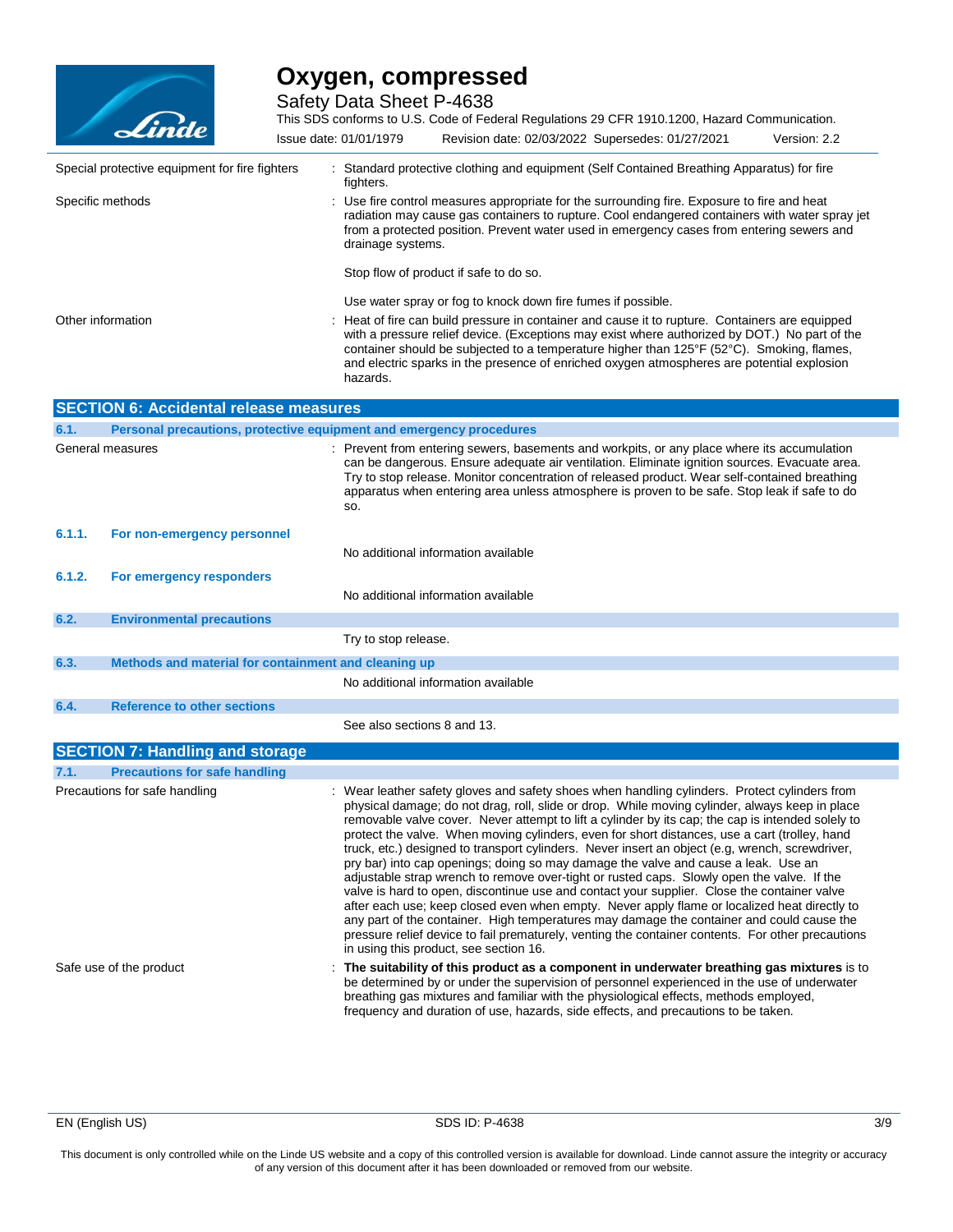

Safety Data Sheet P-4638

This SDS conforms to U.S. Code of Federal Regulations 29 CFR 1910.1200, Hazard Communication.

Issue date: 01/01/1979 Revision date: 02/03/2022 Supersedes: 01/27/2021 Version: 2.2

#### **7.2. Conditions for safe storage, including any incompatibilities**

Storage conditions **Storage conditions** : Store only where temperature will not exceed 125°F (52°C). Post "No Smoking/No Open Flames" signs in storage and use areas. There must be no sources of ignition. Separate packages and protect against potential fire and/or explosion damage following appropriate codes and requirements (e.g, NFPA 30, NFPA 55, NFPA 70, and/or NFPA 221 in the U.S.) or according to requirements determined by the Authority Having Jurisdiction (AHJ). Always secure containers upright to keep them from falling or being knocked over. Install valve protection cap, if provided, firmly in place by hand when the container is not in use. Store full and empty containers separately. Use a first-in, first-out inventory system to prevent storing full containers for long periods. For other precautions in using this product, see section 16.

> **OTHER PRECAUTIONS FOR HANDLING, STORAGE, AND USE:** When handling product under pressure, use piping and equipment adequately designed to withstand the pressures to be encountered. Never work on a pressurized system. Use a back flow preventive device in the piping. Store and use with adequate ventilation. If a leak occurs, close the container valve and blow down the system in a safe and environmentally correct manner in compliance with all international, federal/national, state/provincial, and local laws; then repair the leak. Never place a container where it may become part of an electrical circuit.

#### **7.3. Specific end use(s)**

None.

### **SECTION 8: Exposure controls/personal protection**

| 8.1.<br><b>Control parameters</b> |                                                                                                                                                                                                                                                                                                                                                                                                                                                                                                                                                                                                     |  |
|-----------------------------------|-----------------------------------------------------------------------------------------------------------------------------------------------------------------------------------------------------------------------------------------------------------------------------------------------------------------------------------------------------------------------------------------------------------------------------------------------------------------------------------------------------------------------------------------------------------------------------------------------------|--|
| Oxygen, compressed (7782-44-7)    |                                                                                                                                                                                                                                                                                                                                                                                                                                                                                                                                                                                                     |  |
| <b>ACGIH</b>                      | Not established                                                                                                                                                                                                                                                                                                                                                                                                                                                                                                                                                                                     |  |
| <b>USA OSHA</b>                   | Not established                                                                                                                                                                                                                                                                                                                                                                                                                                                                                                                                                                                     |  |
| Oxygen (7782-44-7)                |                                                                                                                                                                                                                                                                                                                                                                                                                                                                                                                                                                                                     |  |
| <b>ACGIH</b>                      | Not established                                                                                                                                                                                                                                                                                                                                                                                                                                                                                                                                                                                     |  |
| <b>USA OSHA</b>                   | Not established                                                                                                                                                                                                                                                                                                                                                                                                                                                                                                                                                                                     |  |
| <b>Exposure controls</b><br>8.2.  |                                                                                                                                                                                                                                                                                                                                                                                                                                                                                                                                                                                                     |  |
| Appropriate engineering controls  | : Avoid oxygen rich (>23.5%) atmospheres. Use a local exhaust system with sufficient flow<br>velocity to maintain an adequate supply of air in the worker's breathing zone. Mechanical<br>(general): General exhaust ventilation may be acceptable if it can maintain an adequate supply<br>of air.                                                                                                                                                                                                                                                                                                 |  |
| Eye protection                    | : Wear safety glasses with side shields.                                                                                                                                                                                                                                                                                                                                                                                                                                                                                                                                                            |  |
| Skin and body protection          | : Wear metatarsal shoes and work gloves for cylinder handling, and protective clothing where<br>needed. Wear appropriate chemical gloves during cylinder changeout or wherever contact with<br>product is possible. Select per OSHA 29 CFR 1910.132, 1910.136, and 1910.138. As needed<br>for welding, wear hand, head, and body protection to help prevent injury from radiation and<br>sparks. (See ANSI Z49.1.) At a minimum, this includes welder's gloves and protective<br>goggles, and may include arm protectors, aprons, hats, and shoulder protection as well as<br>substantial clothing. |  |
| Respiratory protection            | : When workplace conditions warrant respirator use, follow a respiratory protection program that<br>meets OSHA 29 CFR 1910.134, ANSI Z88.2, or MSHA 30 CFR 72.710 (where applicable).<br>Use an air-supplied or air-purifying cartridge if the action level is exceeded. Ensure that the<br>respirator has the appropriate protection factor for the exposure level. If cartridge type<br>respirators are used, the cartridge must be appropriate for the chemical exposure. For<br>emergencies or instances with unknown exposure levels, use a self-contained breathing<br>apparatus (SCBA).      |  |

| <b>SECTION 9: Physical and chemical properties</b> |                                                       |     |
|----------------------------------------------------|-------------------------------------------------------|-----|
| 9.1.                                               | Information on basic physical and chemical properties |     |
| Physical state                                     | : Gas                                                 |     |
| Appearance                                         | : Colorless gas.                                      |     |
| Molecular mass                                     | $: 32$ g/mol                                          |     |
| Color                                              | : Colorless.                                          |     |
| EN (English US)                                    | SDS ID: P-4638                                        | 4/9 |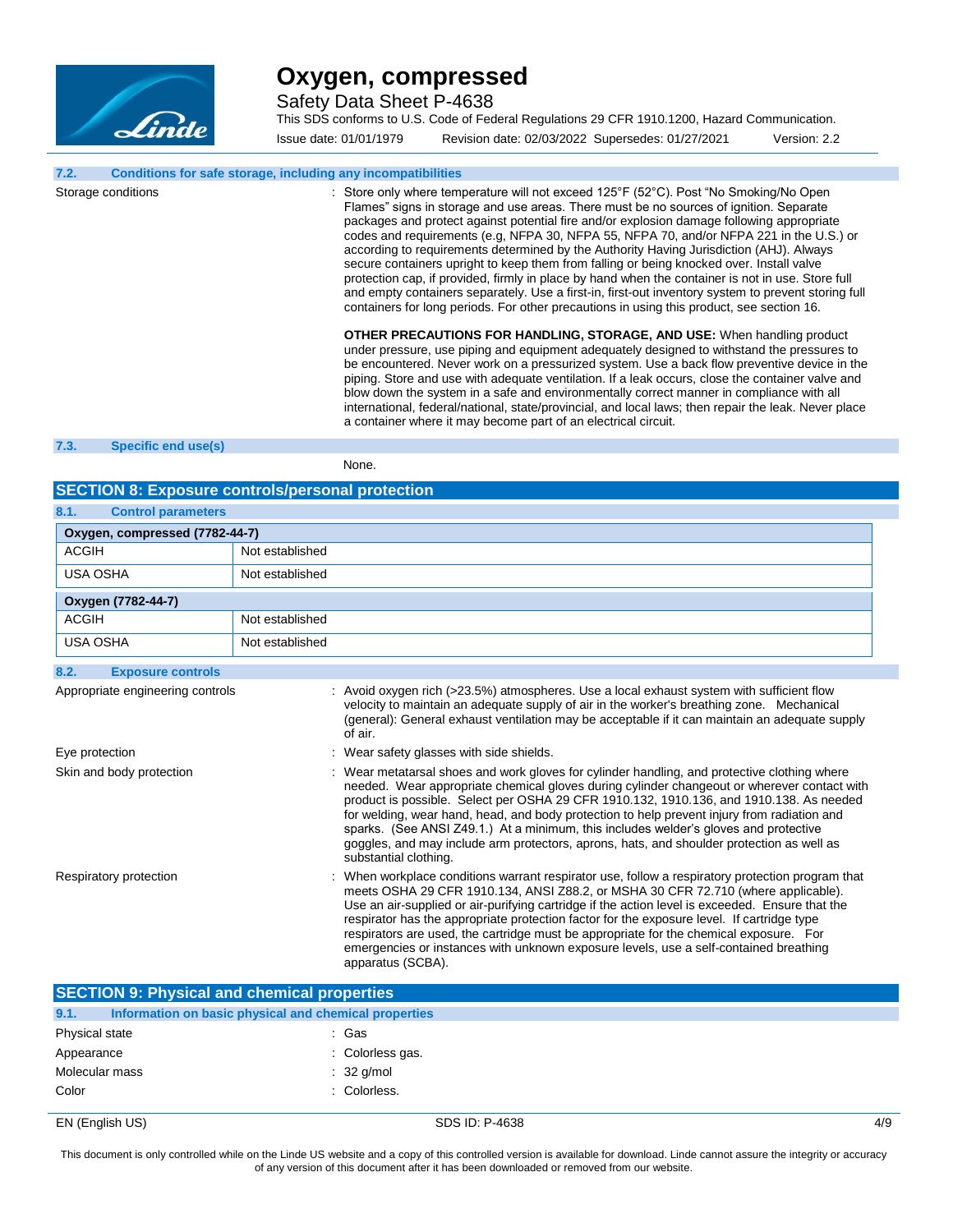

Safety Data Sheet P-4638

This SDS conforms to U.S. Code of Federal Regulations 29 CFR 1910.1200, Hazard Communication. Issue date: 01/01/1979 Revision date: 02/03/2022 Supersedes: 01/27/2021 Version: 2.2

| Odor                                            | : No odor warning properties.                                                                            |
|-------------------------------------------------|----------------------------------------------------------------------------------------------------------|
| Odor threshold                                  | No data available                                                                                        |
| pH                                              | : Not applicable.                                                                                        |
| Relative evaporation rate (butyl acetate=1)     | : No data available                                                                                      |
| Relative evaporation rate (ether=1)             | : Not applicable.                                                                                        |
| Melting point                                   | : -219 °C (-362°F)                                                                                       |
| Freezing point                                  | : No data available                                                                                      |
| Boiling point                                   | : -183 °C (-297°F)                                                                                       |
| Flash point                                     | : Not applicable.                                                                                        |
| Critical temperature                            | : -118.6 °C (-181.48°F)                                                                                  |
| Auto-ignition temperature                       | : Not applicable.                                                                                        |
| Decomposition temperature                       | No data available                                                                                        |
| Flammability (solid, gas)                       | : No data available                                                                                      |
| Vapor pressure                                  | Not applicable.                                                                                          |
| Critical pressure                               | : 50.4 bar (731.4 psia)                                                                                  |
| Relative vapor density at 20 °C                 | : 0.0827 lb/ft3 (1.325 kg/m3) absolute vapor density at $70^{\circ}F/21.1^{\circ}C$ , 1 atm              |
| Relative density                                | : 1.1                                                                                                    |
| Density                                         | : 1.4289 kg/m <sup>3</sup> (at 21.1 °C)                                                                  |
| Relative gas density                            | : 1.1                                                                                                    |
| Solubility                                      | : Water: $39 \text{ mg/l}$                                                                               |
| Partition coefficient n-octanol/water (Log Pow) | : Not applicable.                                                                                        |
| Partition coefficient n-octanol/water (Log Kow) | : Not applicable.                                                                                        |
| Viscosity, kinematic                            | : Not applicable.                                                                                        |
| Viscosity, dynamic                              | : Not applicable.                                                                                        |
| <b>Explosive properties</b>                     | Not applicable.                                                                                          |
| Oxidizing properties                            | Oxidizer.                                                                                                |
| <b>Explosion limits</b>                         | : No data available                                                                                      |
| 9.2.<br><b>Other information</b>                |                                                                                                          |
| Gas group                                       | : Compressed gas                                                                                         |
| Additional information                          | Gas/vapor heavier than air. May accumulate in confined spaces, particularly at or below ground<br>level. |

|       | <b>SECTION 10: Stability and reactivity</b> |                                                                                                                                                                                                                                                                                                               |     |
|-------|---------------------------------------------|---------------------------------------------------------------------------------------------------------------------------------------------------------------------------------------------------------------------------------------------------------------------------------------------------------------|-----|
| 10.1. | <b>Reactivity</b>                           |                                                                                                                                                                                                                                                                                                               |     |
|       |                                             | No additional information available                                                                                                                                                                                                                                                                           |     |
| 10.2. | <b>Chemical stability</b>                   |                                                                                                                                                                                                                                                                                                               |     |
|       |                                             | Stable under normal conditions.                                                                                                                                                                                                                                                                               |     |
| 10.3. | <b>Possibility of hazardous reactions</b>   |                                                                                                                                                                                                                                                                                                               |     |
|       |                                             | Violently oxidizes organic material.                                                                                                                                                                                                                                                                          |     |
| 10.4. | <b>Conditions to avoid</b>                  |                                                                                                                                                                                                                                                                                                               |     |
|       |                                             | None under recommended storage and handling conditions (see section 7).                                                                                                                                                                                                                                       |     |
| 10.5. | <b>Incompatible materials</b>               |                                                                                                                                                                                                                                                                                                               |     |
|       |                                             | Keep equipment free from oil and grease. Consider the potential toxicity hazard due to the presence<br>of chlorinated or fluorinated polymers in high pressure (> 30 bar) oxygen lines in case of<br>combustion. May react violently with combustible materials. May react violently with reducing<br>agents. |     |
| 10.6. | <b>Hazardous decomposition products</b>     |                                                                                                                                                                                                                                                                                                               |     |
|       |                                             | None.                                                                                                                                                                                                                                                                                                         |     |
|       | EN (English US)                             | SDS ID: P-4638                                                                                                                                                                                                                                                                                                | 5/9 |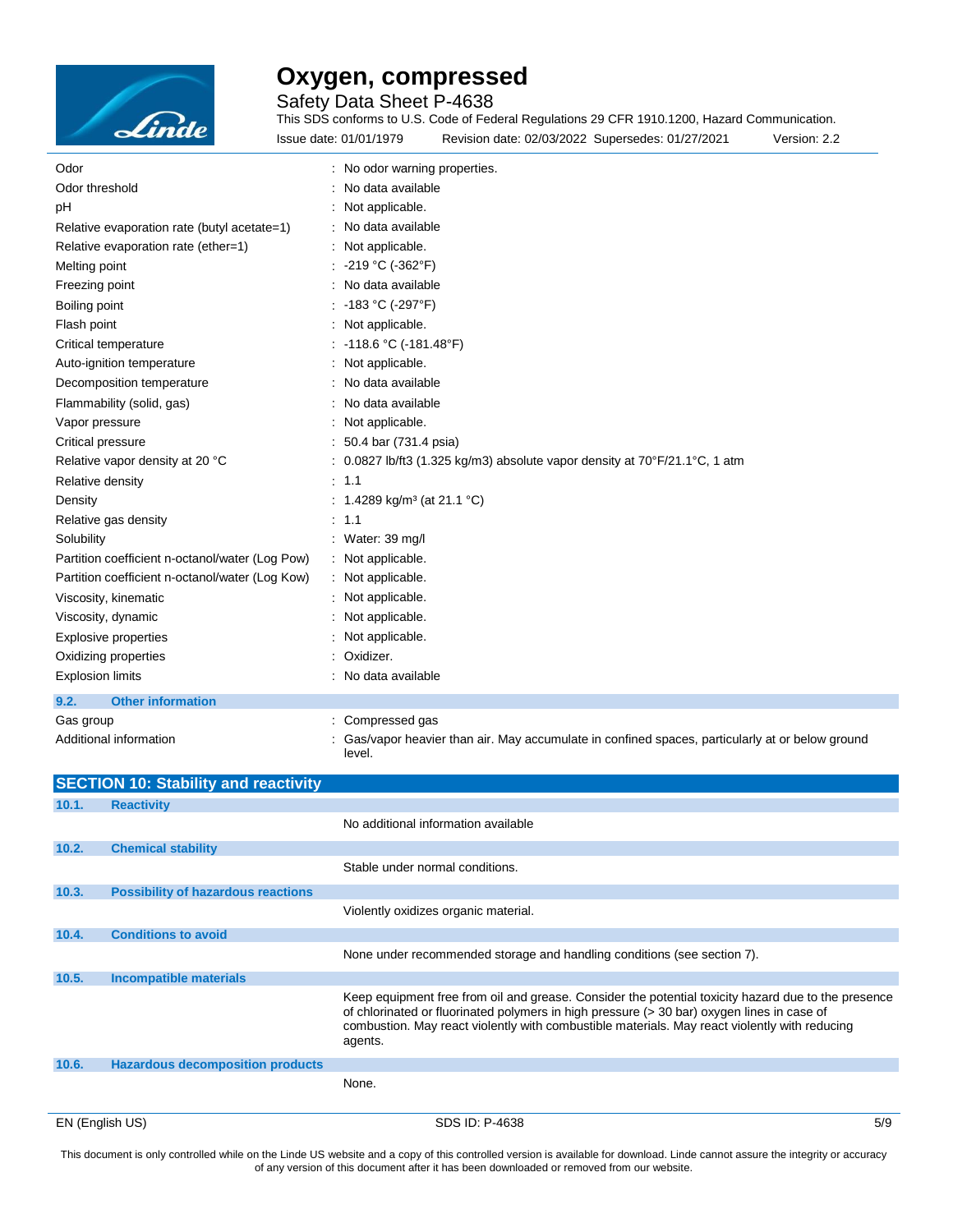

Safety Data Sheet P-4638

This SDS conforms to U.S. Code of Federal Regulations 29 CFR 1910.1200, Hazard Communication. Issue date: 01/01/1979 Revision date: 02/03/2022 Supersedes: 01/27/2021 Version: 2.2

### **SECTION 11: Toxicological information**

### **11.1. Information on toxicological effects**

| Acute toxicity                                | : Not classified                                                          |
|-----------------------------------------------|---------------------------------------------------------------------------|
| Skin corrosion/irritation                     | $\therefore$ Not classified                                               |
| Serious eye damage/irritation                 | pH: Not applicable.<br>$\therefore$ Not classified<br>pH: Not applicable. |
| Respiratory or skin sensitization             | Not classified                                                            |
| Germ cell mutagenicity                        | Not classified                                                            |
| Carcinogenicity                               | : Not classified                                                          |
| Reproductive toxicity<br>STOT-single exposure | $\therefore$ Not classified<br>: Not classified                           |
| STOT-repeated exposure                        | $\therefore$ Not classified                                               |
| Aspiration hazard                             | : Not classified                                                          |

### **SECTION 12: Ecological information**

### **12.1. Toxicity**

- 
- Ecology general **Example 20** : No ecological damage caused by this product.

| 12.2.<br><b>Persistence and degradability</b>   |                                              |  |  |
|-------------------------------------------------|----------------------------------------------|--|--|
| Oxygen, compressed (7782-44-7)                  |                                              |  |  |
| Persistence and degradability                   | No ecological damage caused by this product. |  |  |
| Oxygen (7782-44-7)                              |                                              |  |  |
| Persistence and degradability                   | No ecological damage caused by this product. |  |  |
| 12.3.<br><b>Bioaccumulative potential</b>       |                                              |  |  |
| Oxygen, compressed (7782-44-7)                  |                                              |  |  |
| Partition coefficient n-octanol/water (Log Pow) | Not applicable.                              |  |  |
| Partition coefficient n-octanol/water (Log Kow) | Not applicable.                              |  |  |
| Bioaccumulative potential                       | No ecological damage caused by this product. |  |  |
| Oxygen (7782-44-7)                              |                                              |  |  |
| Partition coefficient n-octanol/water (Log Pow) | Not applicable.                              |  |  |
| Partition coefficient n-octanol/water (Log Kow) | Not applicable.                              |  |  |
| Bioaccumulative potential                       | No ecological damage caused by this product. |  |  |
| <b>Mobility in soil</b><br>12.4.                |                                              |  |  |
| Oxygen, compressed (7782-44-7)                  |                                              |  |  |
| Mobility in soil                                | No data available.                           |  |  |
| Ecology - soil                                  | No ecological damage caused by this product. |  |  |
| Oxygen (7782-44-7)                              |                                              |  |  |
| Mobility in soil                                | No data available.                           |  |  |
| Ecology - soil                                  | No ecological damage caused by this product. |  |  |
| <b>Other adverse effects</b><br>12.5.           |                                              |  |  |
| Effect on ozone layer                           | $:$ None.                                    |  |  |
| Effect on the global warming                    | : No known effects from this product.        |  |  |

EN (English US) 6/9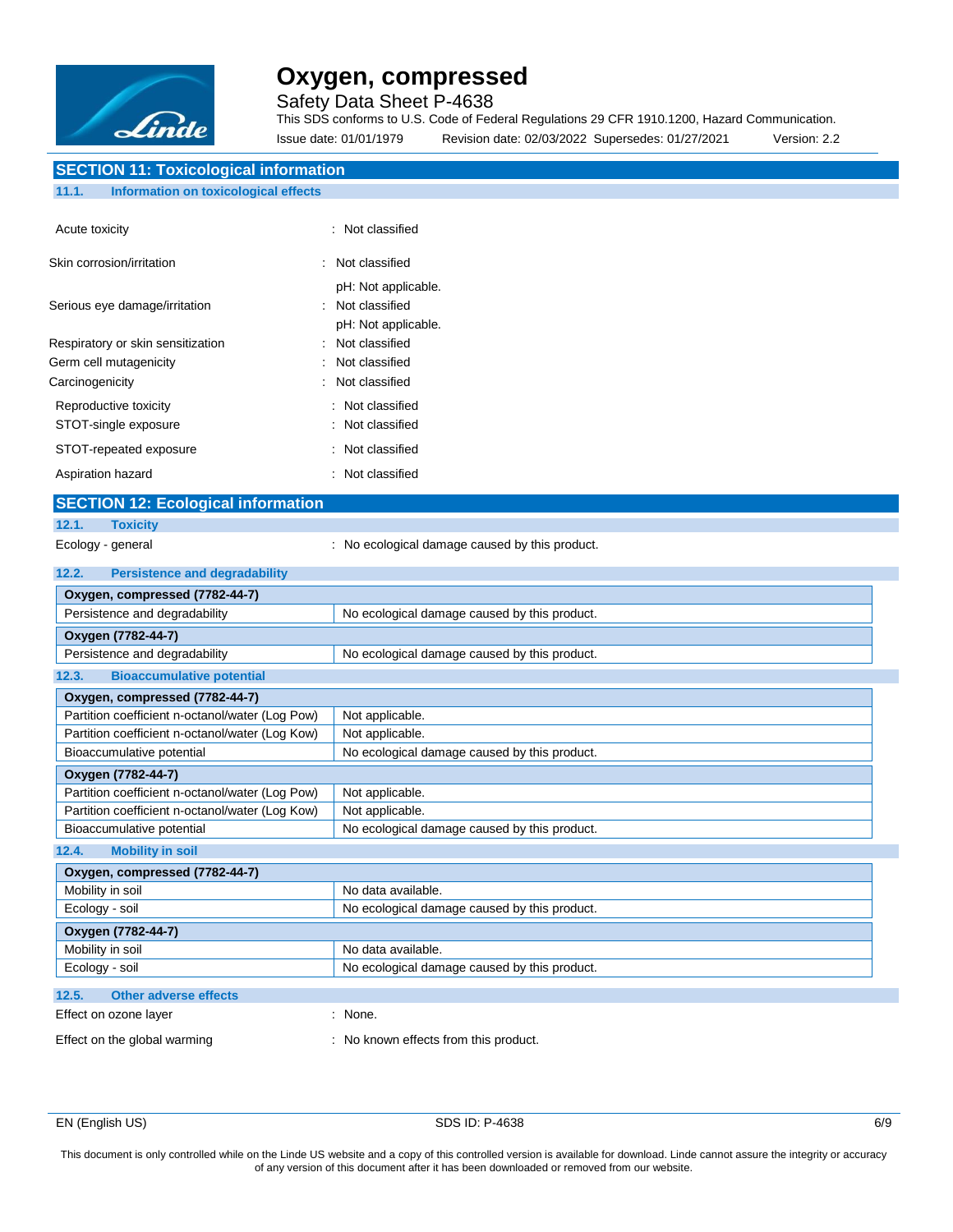

Safety Data Sheet P-4638

This SDS conforms to U.S. Code of Federal Regulations 29 CFR 1910.1200, Hazard Communication.

Issue date: 01/01/1979 Revision date: 02/03/2022 Supersedes: 01/27/2021 Version: 2.2

### **SECTION 43:**

| <b>SECTION TO: Disposal considerations</b> |                                                                                                                                                                                                                                                                                                                                                                                                                                                                                                                                                                                            |
|--------------------------------------------|--------------------------------------------------------------------------------------------------------------------------------------------------------------------------------------------------------------------------------------------------------------------------------------------------------------------------------------------------------------------------------------------------------------------------------------------------------------------------------------------------------------------------------------------------------------------------------------------|
| 13.1.<br><b>Waste treatment methods</b>    |                                                                                                                                                                                                                                                                                                                                                                                                                                                                                                                                                                                            |
| Product/Packaging disposal recommendations | Dispose of contents/container in accordance with local/regional/national/international<br>regulations. Contact supplier for any special requirements.                                                                                                                                                                                                                                                                                                                                                                                                                                      |
| <b>SECTION 14: Transport information</b>   |                                                                                                                                                                                                                                                                                                                                                                                                                                                                                                                                                                                            |
| In accordance with DOT                     |                                                                                                                                                                                                                                                                                                                                                                                                                                                                                                                                                                                            |
| Transport document description (DOT)       | : UN1072 Oxygen, compressed, 2.2                                                                                                                                                                                                                                                                                                                                                                                                                                                                                                                                                           |
| UN-No.(DOT)                                | : UN1072                                                                                                                                                                                                                                                                                                                                                                                                                                                                                                                                                                                   |
| Proper Shipping Name (DOT)                 | : Oxygen, compressed                                                                                                                                                                                                                                                                                                                                                                                                                                                                                                                                                                       |
| Class (DOT)                                | : 2.2 - Class 2.2 - Non-flammable compressed gas 49 CFR 173.115                                                                                                                                                                                                                                                                                                                                                                                                                                                                                                                            |
| Hazard labels (DOT)                        | : 2.2 - Non-flammable gas<br>5.1 - Oxidizer                                                                                                                                                                                                                                                                                                                                                                                                                                                                                                                                                |
|                                            | Ö                                                                                                                                                                                                                                                                                                                                                                                                                                                                                                                                                                                          |
| DOT Special Provisions (49 CFR 172.102)    | : 110 - Fire extinguishers transported under UN1044 may include installed actuating cartridges<br>(cartridges, power device of Division 1.4C or 1.4S), without changing the classification of<br>Division 2.2, provided the aggregate quantity of deflagrating (propellant) explosives does not<br>exceed 3.2 grams per extinguishing unit.<br>A14 - This material is not authorized to be transported as a limited quantity or consumer<br>commodity in accordance with 173.306 of this subchapter when transported aboard an aircraft.                                                   |
| <b>Additional information</b>              |                                                                                                                                                                                                                                                                                                                                                                                                                                                                                                                                                                                            |
| Emergency Response Guide (ERG) Number      | $: 122$ (UN1072)                                                                                                                                                                                                                                                                                                                                                                                                                                                                                                                                                                           |
| Other information                          | : No supplementary information available.                                                                                                                                                                                                                                                                                                                                                                                                                                                                                                                                                  |
| Special transport precautions              | : Avoid transport on vehicles where the load space is not separated from the driver's<br>compartment. Ensure vehicle driver is aware of the potential hazards of the load and knows<br>what to do in the event of an accident or an emergency. Before transporting product containers:<br>- Ensure there is adequate ventilation. - Ensure that containers are firmly secured. - Ensure<br>cylinder valve is closed and not leaking. - Ensure valve outlet cap nut or plug (where provided)<br>is correctly fitted. - Ensure valve protection device (where provided) is correctly fitted. |
| <b>Transport by sea</b>                    |                                                                                                                                                                                                                                                                                                                                                                                                                                                                                                                                                                                            |
| UN-No. (IMDG)                              | : 1072                                                                                                                                                                                                                                                                                                                                                                                                                                                                                                                                                                                     |
| Proper Shipping Name (IMDG)                | : OXYGEN, COMPRESSED                                                                                                                                                                                                                                                                                                                                                                                                                                                                                                                                                                       |
| Class (IMDG)                               | : 2 - Gases                                                                                                                                                                                                                                                                                                                                                                                                                                                                                                                                                                                |
| Division (IMDG)                            | : 2.2 - Non-flammable, non-toxic gases                                                                                                                                                                                                                                                                                                                                                                                                                                                                                                                                                     |
| MFAG-No                                    | : 122                                                                                                                                                                                                                                                                                                                                                                                                                                                                                                                                                                                      |
| <b>Air transport</b>                       |                                                                                                                                                                                                                                                                                                                                                                                                                                                                                                                                                                                            |
| UN-No. (IATA)                              | : 1072                                                                                                                                                                                                                                                                                                                                                                                                                                                                                                                                                                                     |
| Proper Shipping Name (IATA)                | : Oxygen, compressed                                                                                                                                                                                                                                                                                                                                                                                                                                                                                                                                                                       |
| Class (IATA)                               | : 2 - Gases                                                                                                                                                                                                                                                                                                                                                                                                                                                                                                                                                                                |
| Civil Aeronautics Law                      | : Gases under pressure/Gases nonflammable nontoxic under pressure                                                                                                                                                                                                                                                                                                                                                                                                                                                                                                                          |
| <b>SECTION 15: Regulatory information</b>  |                                                                                                                                                                                                                                                                                                                                                                                                                                                                                                                                                                                            |

### **15.1. US Federal regulations Oxygen, compressed (7782-44-7)** Listed on the United States TSCA (Toxic Substances Control Act) inventory

All components of this product are listed on the Toxic Substances Control Act (TSCA) inventory.

EN (English US) SDS ID: P-4638 7/9

Ţ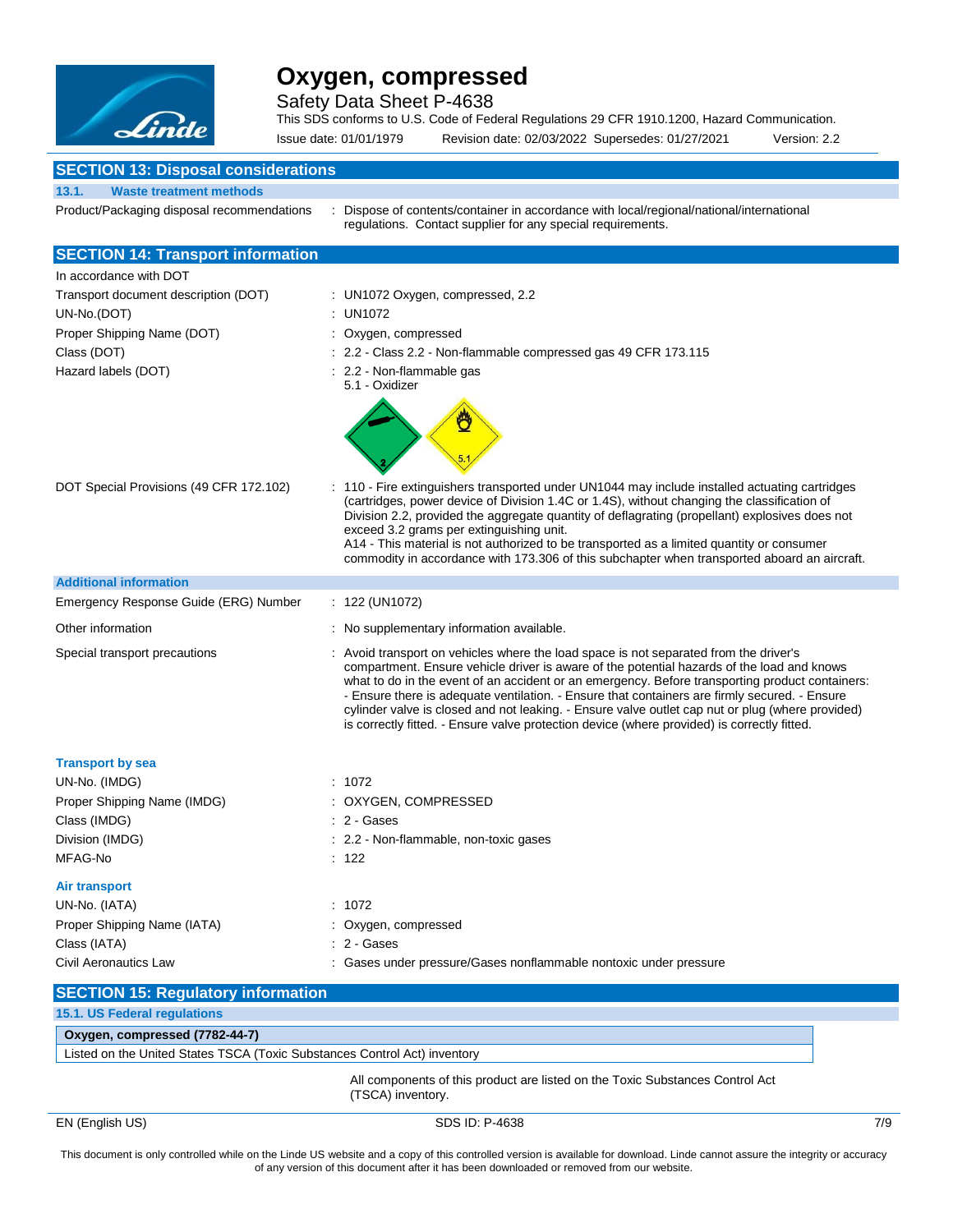

Safety Data Sheet P-4638

This SDS conforms to U.S. Code of Federal Regulations 29 CFR 1910.1200, Hazard Communication. Issue date: 01/01/1979 Revision date: 02/03/2022 Supersedes: 01/27/2021 Version: 2.2

#### **15.2. International regulations CANADA**

### **Oxygen, compressed (7782-44-7)**

Listed on the Canadian DSL (Domestic Substances List)

**Oxygen (7782-44-7)**

Listed on the Canadian DSL (Domestic Substances List)

### **EU-Regulations**

### **Oxygen, compressed (7782-44-7)**

Listed on the EEC inventory EINECS (European Inventory of Existing Commercial Chemical Substances)

#### **15.2.2. National regulations**

### **Oxygen, compressed (7782-44-7)**

Listed introduction on Australian Industrial Chemicals Introduction Scheme (AICIS Inventory) Listed on IECSC (Inventory of Existing Chemical Substances Produced or Imported in China)

Listed on KECL/KECI (Korean Existing Chemicals Inventory)

Listed on NZIoC (New Zealand Inventory of Chemicals)

Listed on PICCS (Philippines Inventory of Chemicals and Chemical Substances)

Listed on INSQ (Mexican National Inventory of Chemical Substances) Listed on the TCSI (Taiwan Chemical Substance Inventory)

### **15.3. US State regulations**

| Oxygen, compressed(7782-44-7)                                          |                                                                                                                                                           |  |  |  |
|------------------------------------------------------------------------|-----------------------------------------------------------------------------------------------------------------------------------------------------------|--|--|--|
| U.S. - California - Proposition 65 - Carcinogens List                  | <b>No</b>                                                                                                                                                 |  |  |  |
| U.S. - California - Proposition 65 - Developmental<br>Toxicity         | No                                                                                                                                                        |  |  |  |
| U.S. - California - Proposition 65 - Reproductive<br>Toxicity - Female | No                                                                                                                                                        |  |  |  |
| U.S. - California - Proposition 65 - Reproductive<br>Toxicity - Male   | No.                                                                                                                                                       |  |  |  |
| State or local regulations                                             | U.S. - Massachusetts - Right To Know List<br>U.S. - New Jersey - Right to Know Hazardous Substance List<br>U.S. - Pennsylvania - RTK (Right to Know) List |  |  |  |

California Proposition 65 - This product does not contain any substances known to the state of California to cause cancer, developmental and/or reproductive harm

### **Oxygen (7782-44-7)**

| $-1$ , $-1$ , $-1$ , $-1$ , $-1$ , $-1$                       |                        |                         |                              |                           |  |  |  |
|---------------------------------------------------------------|------------------------|-------------------------|------------------------------|---------------------------|--|--|--|
| U.S. - California -                                           | U.S. - California -    | U.S. - California -     | U.S. - California -          | No significant risk level |  |  |  |
| Proposition 65 -                                              | Proposition 65 -       | Proposition 65 -        | Proposition 65 -             | (NSRL)                    |  |  |  |
| Carcinogens List                                              | Developmental Toxicity | Reproductive Toxicity - | Reproductive Toxicity - Male |                           |  |  |  |
|                                                               |                        | Female                  |                              |                           |  |  |  |
| <b>No</b>                                                     | No                     | No                      | No                           |                           |  |  |  |
|                                                               |                        |                         |                              |                           |  |  |  |
| Oxygen (7782-44-7)                                            |                        |                         |                              |                           |  |  |  |
| U.S. - Massachusetts - Right To Know List                     |                        |                         |                              |                           |  |  |  |
| 11.0 No. 1404 Charles Diabetta Kancel Language Cubatanan List |                        |                         |                              |                           |  |  |  |

U.S. - New Jersey - Right to Know Hazardous Substance List

U.S. - Pennsylvania - RTK (Right to Know) List